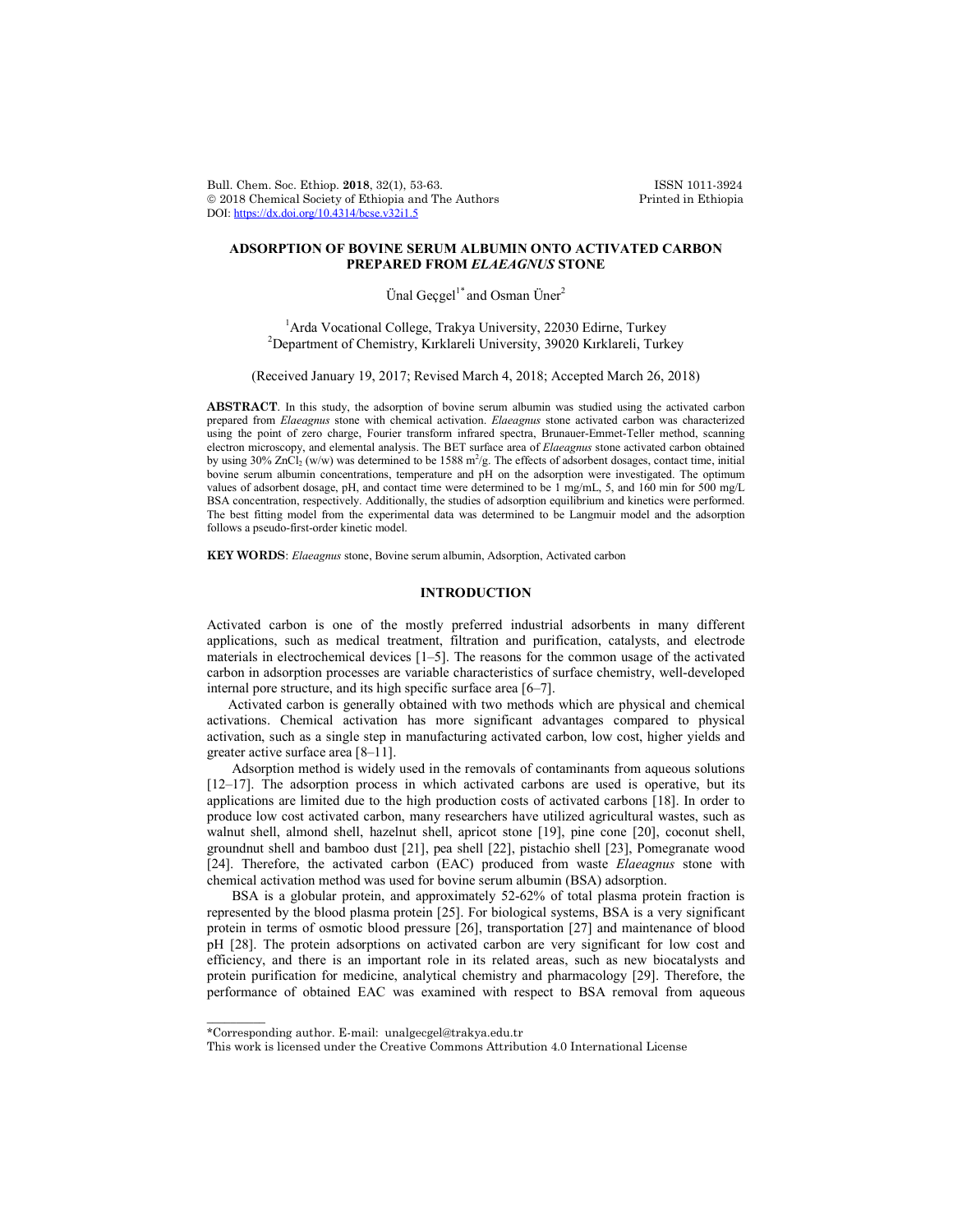solution, and the effects of initial BSA concentration, contact time, temperature, adsorbent dosage, and pH on the adsorption process were evaluated. Furthermore, BSA adsorption mechanism on the activated carbon was explained by using adsorption isotherms and kinetics.

#### **EXPERIMENTAL**

## *Materials*

BSA (CAS number of 0009048468) used as an adsorbate was supplied by Sigma Aldrich. By dissolving the calculated amount of BSA powders in water (double-distilled), BSA stock solution was adjusted to 2000 mg/L. Then, the diverse solutions with various concentrations were adjusted to serial dilutions between 500-1600 mg/L. Phosphate buffer solution, HCl (CAS number of 0007647010) and NaOH (CAS number of 0001310732) were supplied by Sigma Aldrich.

### *Preparation of activated carbon*

Powdered *Elaeagnus* stone (10 g) and ZnCl<sub>2</sub> solutions with 30% (w/w) were put in a flask for activation step. The mixture in this flask was boiled under reflux at around 85 ºC for 60 min. After that the mixture was allowed to dry in petri dishes for 24 h at 105 °C by using an incubator. At the carbonization step in which activation also occurs, dried mixture was baked at 600 ºC for 60 min. 0.1 M HCl solution was used to treat the produced EACs for the elimination of zinc and chloride ions and contaminants on EAC surface, before EACs were rinsed with double-distilled water until pH became 7. Lastly, EACs were dried at 105 ºC and they were milled and placed into brown bottles for other experiments.

## *Characterization of prepared EAC*

Leco TrueSpec Micro model Elemental Analyzer was utilized to measure the raw material and EAC's C, H, N and S contents. The oxygen percentages in substances were determined by difference. By using Micromeritics TriStar II 3020, nitrogen  $(N_2)$  adsorption-desorption experiment were achieved at liquid nitrogen temperature (-196.15 ºC). To remove volatile contaminations on surface, EAC sample was degassed at 90 ºC for 30 minutes and at 300 ºC for 120 min under vacuum before the measurement. The total volume was calculated through nitrogen adsorption at  $P/P_0$  which is equal to 0.984, and EAC surface area was determined by Brunauer-Emmet-Teller (BET) method. Also, Fourier transform infrared spectra (FTIR Perkin Elmer) have provided to determine surface functional groups onto EAC and scanning electron microscope (SEM; FEI-QUANTA FEG 250) has given information about EAC surface characteristics. The pH where the EAC surface has zero charge ( $pH<sub>PZC</sub>$ ) was determined by the following procedure:  $0.1$  g EAC and  $0.1$  M 50 mL KNO<sub>3</sub> solution were put into Erlenmeyer flasks. By adding 0.1 M NaOH or HCl, the initial pHs of these Erlenmeyer flasks were adjusted between 2 and 11, separately. The final pHs were determined and plotted versus initial pHs, after 48 hour contact time by a shaker (WiseBath) with thermostat-controlled [30].

### *Methods*

Using the batch method, adsorption experiments were achieved. After the adsorption process of BSA onto EAC, the solution was centrifuged at 4000 rpm for 20 min. The supernatant obtained from the centrifugation process was filtrated by means of a PVDF hydrophilic syringe filter with the pore size of 0.22 µm. By using the UV/Visible spectrophotometer (Mecasys Optizen POP Series), BSA concentrations were calculated at the wavelength of 280 nm.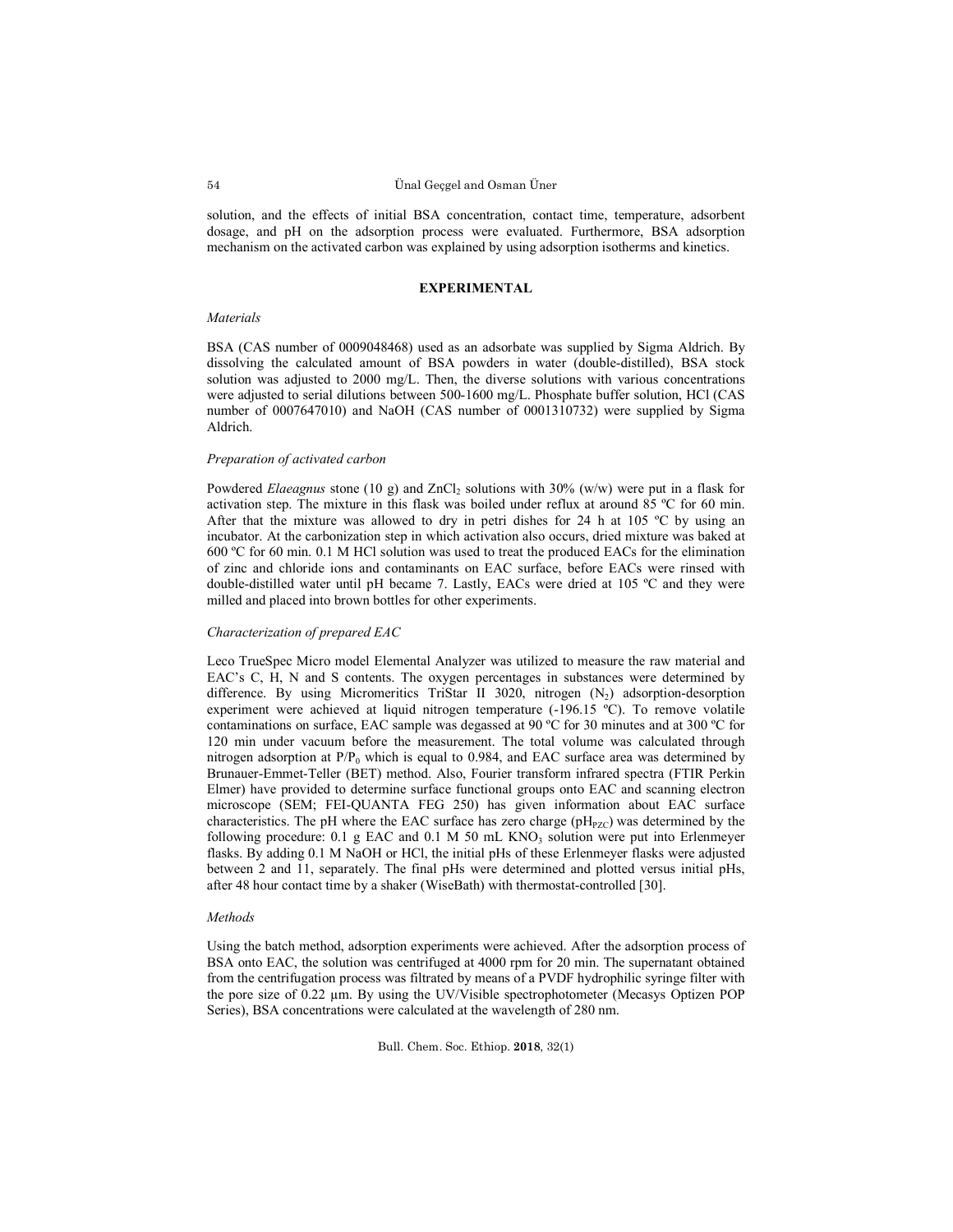Adsorption of bovine serum albumin onto activated carbon prepared from *Elaeagnus* stone 55

Following mass balance equation was used to calculate the adsorbed BSA amount per unit mass of adsorbent (*qe*):

$$
q_e = \frac{(c_i - c_e)v}{w} \tag{1}
$$

and the adsorption percentage of BSA was determined by using the formula:

$$
Adsorption (%) = \frac{(c_i - c_e)}{c_i} \times 100
$$
 (2)

where *w* is adsorbent mass (g), *V* is the volume of solution (L),  $C_e$  is the equilibrium concentration of BSA solution (mg/L), and  $C_i$  is the initial BSA concentration (mg/L).

The effects of pH, temperature, contact time, initial BSA concentration, and adsorbent dosage were experimentally studied as follows. To detect the optimum amount of the activated carbon, six separate BSA solutions, each of 500 mg/L and 25 mL, were put into 100 mL conical flasks. Adding the activated carbon of 5, 15, 25, 35, 45 and 55 mg for each BSA solution, the adsorption process was performed at 100 rpm by using a thermostatic shaking water bath after reaching thermal equilibrium at 25 °C.

To scrutinize the contact time and BSA concentration effects on BSA adsorption, the activated carbon of 25 mg was added into BSA solutions of 500, 800, 1000, 1200, 1600 and 2000 mg/L separately, and these BSA solutions were shaken until establishing the equilibrium of adsorption. For kinetic studies, BSA concentration in equilibrium was determined by taking the sufficient amounts from BSA solutions at determined time intervals.

To examine the temperature effect on BSA adsorption, at 15, 25 and 35 ºC, the activated carbon of 25 mg was separately added into 25 mL BSA solutions with the concentrations of 500-2000 mg/L. After that, these solutions were shaken until establishing the equilibrium of adsorption. For each temperature, BSA concentration in equilibrium was determined.

| Isotherm              | Equation                                                                                                                                          | Linearized form                                         | Parameters                                                                                                                                                                                                                                         |  |  |
|-----------------------|---------------------------------------------------------------------------------------------------------------------------------------------------|---------------------------------------------------------|----------------------------------------------------------------------------------------------------------------------------------------------------------------------------------------------------------------------------------------------------|--|--|
|                       |                                                                                                                                                   |                                                         | $q_m$ (mg/g): Complete monolayer adsorption<br>$q_e = \frac{q_m K_L C_e}{q + K_L C_e}$ $\frac{C_e}{q_e} = \frac{1}{q_m K_L} + \frac{C_e}{q_m}$ $\frac{\frac{capacuy}{C_e (mg/L): The equilibrium concentrate}{K_L (L/mg): The Lapmuir adsorption}$ |  |  |
| Langmuir              |                                                                                                                                                   |                                                         |                                                                                                                                                                                                                                                    |  |  |
|                       |                                                                                                                                                   |                                                         | constant                                                                                                                                                                                                                                           |  |  |
|                       |                                                                                                                                                   |                                                         | $n$ : The empirical parameter relating the                                                                                                                                                                                                         |  |  |
|                       | $q_e = K_F \, {\cal C}^{\frac{1}{n}}_e \qquad \left  \begin{array}{c} \ln q_e \\[1ex] = \ln K_F + \frac{1}{n} \ln {\cal C}_e \end{array} \right $ |                                                         | adsorption intensity, which varies with the                                                                                                                                                                                                        |  |  |
| Freundlich            |                                                                                                                                                   |                                                         | heterogeneity of material (dimensionless)                                                                                                                                                                                                          |  |  |
|                       |                                                                                                                                                   |                                                         | $K_F$ (mg $g^{-1}$ L <sup>1/n</sup> mg <sup>-1/n</sup> ): The Freundlich                                                                                                                                                                           |  |  |
|                       |                                                                                                                                                   |                                                         | adsorption constant                                                                                                                                                                                                                                |  |  |
|                       | $\frac{dq_t}{dt}$ = $k_1(q_e - q_t)$                                                                                                              |                                                         | $q_t$ (mg/g): The adsorption capacity at time t                                                                                                                                                                                                    |  |  |
| Pseudo-first<br>order |                                                                                                                                                   | $\log(q_e - q_t)$<br>= $\log q_e - \frac{k_1 t}{2.303}$ | $t$ (min): Contact time                                                                                                                                                                                                                            |  |  |
|                       |                                                                                                                                                   |                                                         | $k_l$ (min <sup>-1</sup> ): The rate constant of pseudo-first                                                                                                                                                                                      |  |  |
|                       |                                                                                                                                                   |                                                         | order adsorption                                                                                                                                                                                                                                   |  |  |
| Pseudo-               |                                                                                                                                                   |                                                         | $k_2$ (g mg <sup>-1</sup> min <sup>-1</sup> ): The rate constant of                                                                                                                                                                                |  |  |
| second order          | $dq_t$<br>= $k_2 (q_e - q_t)^2$                                                                                                                   | $\frac{1}{q_t} = \frac{1}{k_2 q_e^2} + \frac{1}{q_e} t$ | pseudo-second order adsorption                                                                                                                                                                                                                     |  |  |

Table 1. The adsorption and kinetic models used in this study and their parameters.

To determine the optimal pH for the adsorption process of BSA onto the activated carbon in this study, 25 mg of activated carbon was added into 25 mL BSA solutions with the concentration of 500 mg/L. By using sodium phosphate buffer solution, pH of solution was adjusted to desired acidic and basic values adding the small amounts of HCl and NaOH. The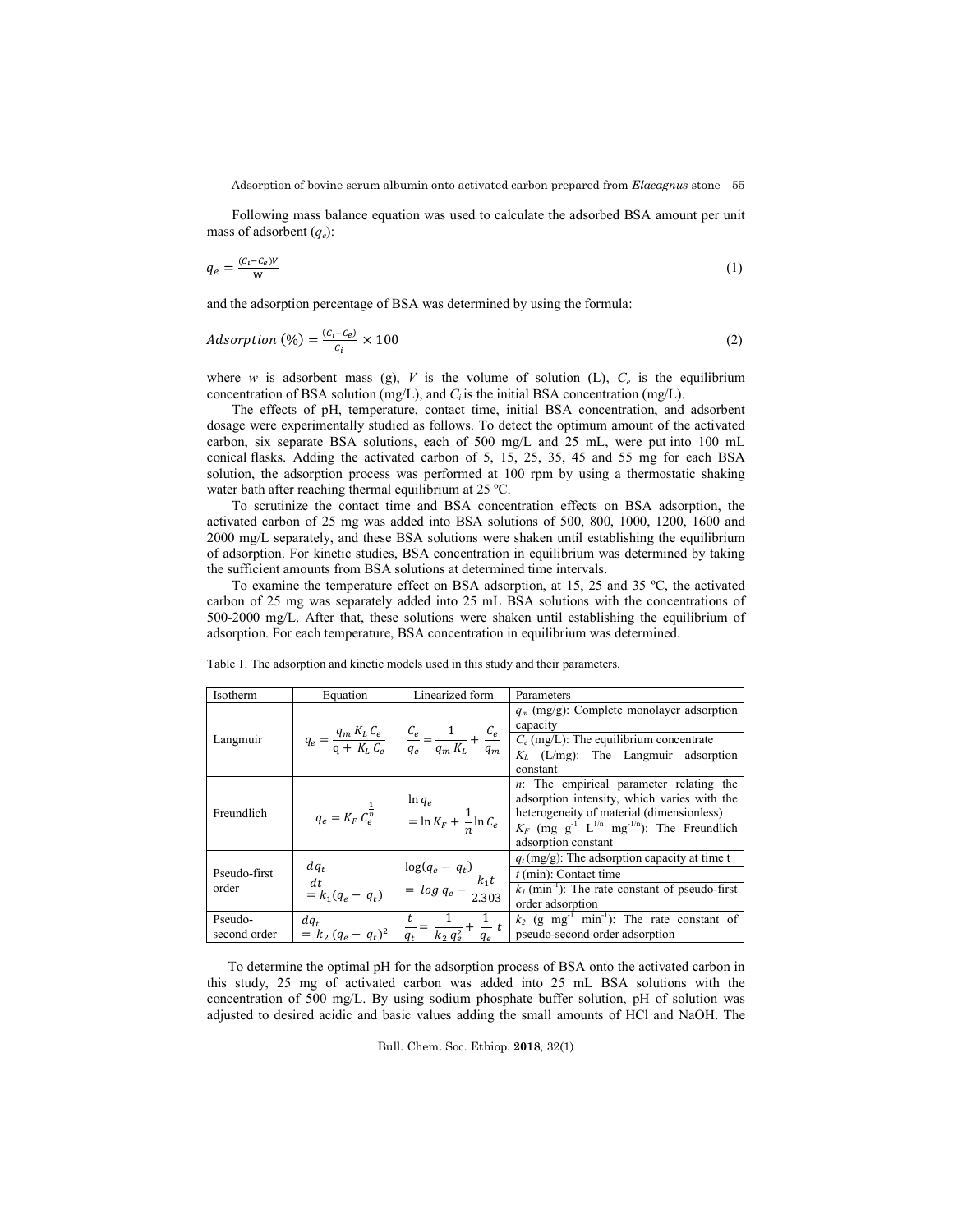solution was shaken until establishing the equilibrium of adsorption. After that BSA concentration in equilibrium was determined. Moreover, Equilibrium and kinetic studies for BSA adsorption on EAC were investigated by using the equations given in Table 1.

## **RESULTS AND DISCUSSION**

### *Characterization of EAC*

Table 2 shows the elemental contents of EAC and *Elaeagnus* stone. After activation and carbonization steps, the EAC carbon content considerably increased in comparison with *Elaeagnus* stone. As expected, the contents of hydrogen and oxygen displayed a reverse tendency. That is why; volatile compounds (i.e., oxygen and hydrogen) removed from the carbonaceous product because of *Elaeagnus* stone decomposition during carbonization and activation steps. Thus, the carbonaceous product had more carbon content.

| Table 2. Contents of the raw material and EAC with impregnation ratio of $30\%$ (w/w). |  |
|----------------------------------------------------------------------------------------|--|
|----------------------------------------------------------------------------------------|--|

| Element                | Raw material (wt.%) | Activated carbon (wt.%) |  |  |
|------------------------|---------------------|-------------------------|--|--|
| Carbon                 | 46.96               | 70.10                   |  |  |
| Hydrogen               | 6.564               | 2.091                   |  |  |
| Nitrogen               | .690                | 2.354                   |  |  |
| Sulfur                 | 0.7933              | 0.8487                  |  |  |
| Oxygen (by difference) | 43.99               | 24.61                   |  |  |

The highest surface area of EAC was obtained as  $1588 \text{ m}^2/\text{g}$ . Also, the values of average pore diameter (2.266 nm), micropore volume (0.0761 cm<sup>3</sup>/g), total pore volume (0.8996 cm<sup>3</sup>/g), micropore area (1139 m<sup>2</sup>/g), and BET surface area display that the produced EAC has a properly porous surface for adsorptions in which micropore areas of activated carbons are desired to have high values. Surface texture, fundamental physical properties and pore morphology of the adsorbent surface were characterized using scanning electron microscopy (SEM; FEI-QUANTA FEG 250). Figure 1 (a-b) displays SEM images of EAC surfaces. A great deal of pores and a heterogeneous texture with variable cavities were observed on EAC surfaces.



Figure 1. SEM images of raw material and EAC (a) 1000x and (b) 2000x.

Figure 2 presents FTIR spectra of EAC and *Elaeagnus* stone. As seen in the FTIR spectrum of raw material, an intense band at around  $1028 \text{ cm}^{-1}$  and the bands at 1239 cm<sup>-1</sup> indicate the vibrations of C-O stretching at ester, ether, phenols, or alcohols groups [31]. The two bands at 1456 and 1541 cm<sup>-1</sup> belong to the vibrations of skeletal C=C at aromatic rings and the bands at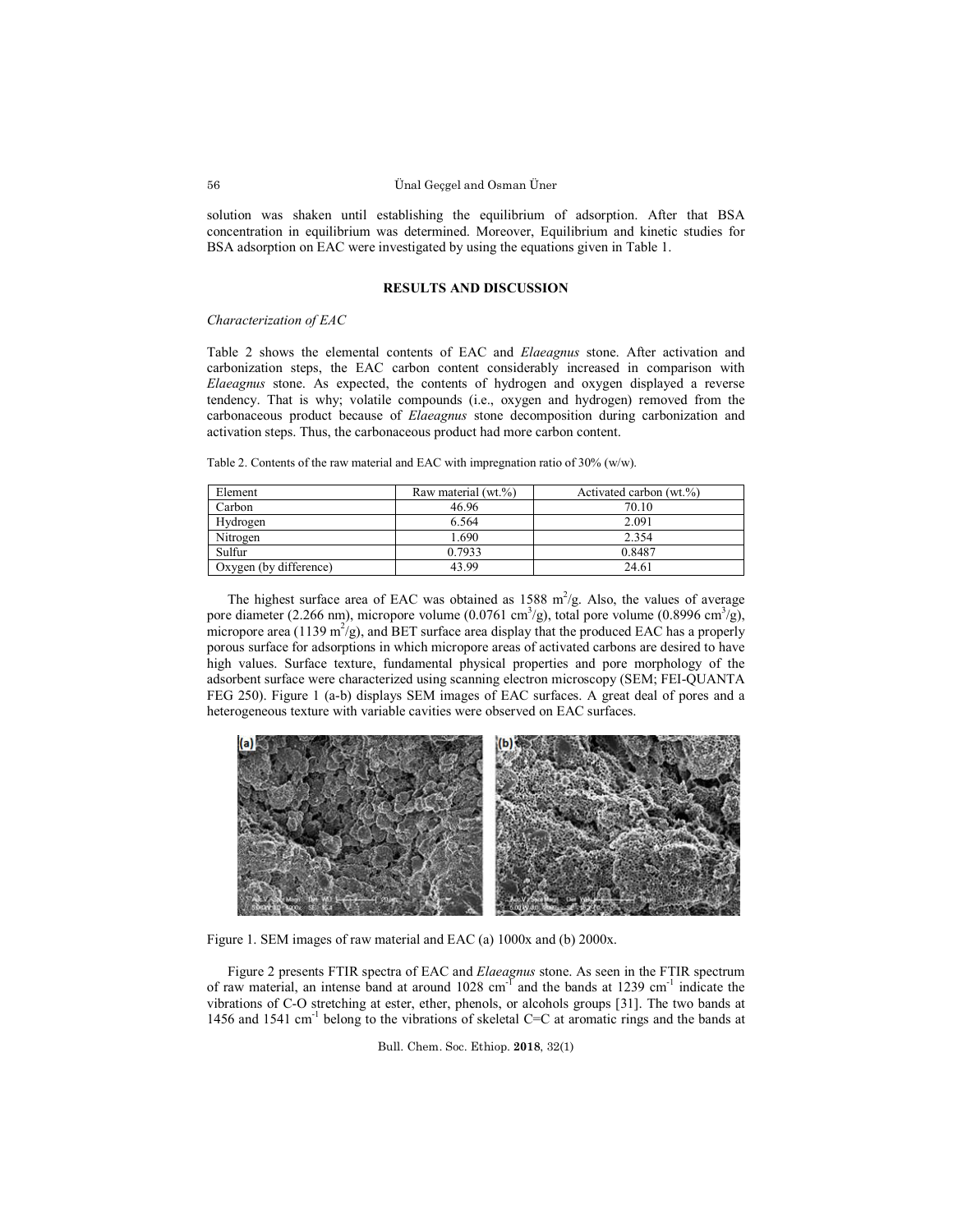about 1376 and 1445 cm<sup>-1</sup> are because of the vibrations of C-H in-plane bending at methylene and methyl groups [32]. The band at  $1614 \text{ cm}^{-1}$  is due to olefinic C=C stretching [33]. The band at 1744 cm<sup>-1</sup> corresponds to carbonyl C=O groups. The bands at 2854 and 2923 cm<sup>-1</sup> display the vibrations of C-H at methyl and methylene groups [34]. The wide absorption band between 3400 and 3200 cm<sup>-1</sup> corresponds to the vibrations of N-H stretching and OH groups [35]. On the other hand, less adsorption bands are seen in EAC spectrum compared to the spectrum of raw material. This displays diverse functional groups existing in the spectrum of raw material disappear during activation and carbonization steps. The bands between 1035 and 1154  $cm<sup>-1</sup>$  are because of C-O stretching in esters, phenols, alcohols, and carboxyl acids [36], similarly as in the raw material spectrum.



Figure 2. FTIR spectra of (a) raw material and (b) EAC.

 $pH<sub>PZC</sub>$  is accepted to be the value where final  $pH$  is equal to initial  $pH$  and the surface charge is neutral at  $pH_{PZC}$  value. To realize interfacial properties, the  $pH_{PZC}$  of an adsorbent is a significant characteristic. As shown in Figure 3, the value of  $pH<sub>PZC</sub>$  of EAC has been determined to be 7.05.

## *Effect of activated carbon dosage*

The relation between the dosages of activated carbon and BSA concentration adsorbed by the activated carbon is displayed in Figure 4. As shown in Figure 4, the percentage of BSA adsorption onto the activated carbon with the dosage at 1 mg/mL was found to be 98.43. Also, it was observed that the adsorbed BSA amount slightly increased for the amount of the activated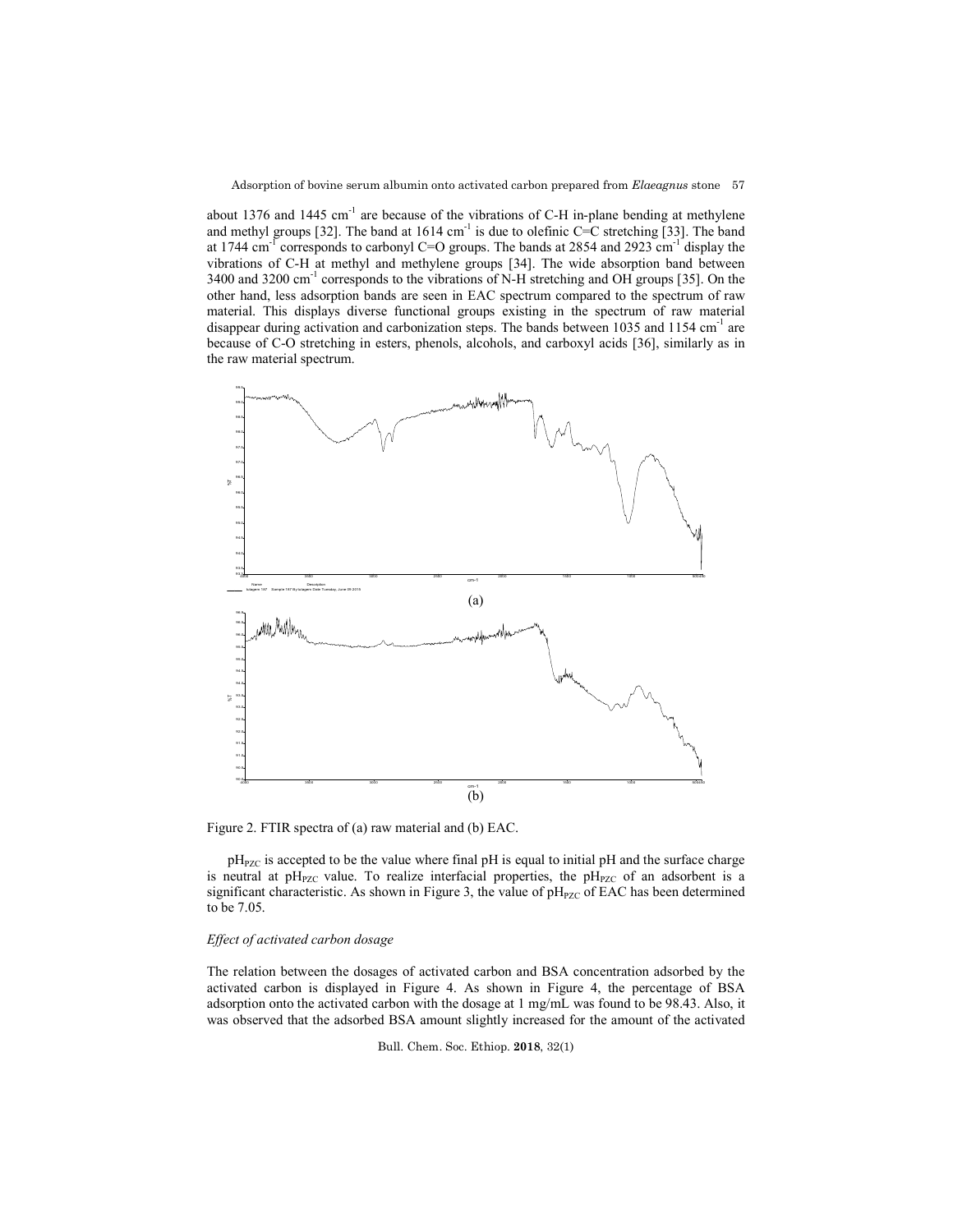carbon with above the dosage at 1 mg/mL. For this reason, the optimum adsorbent dosage was determined to be 1 mg/mL.



Figure 3. pH<sub>ZPC</sub> of EAC.



Figure 4. Effect of the adsorbent dosage on BSA adsorption ( $C_i$  = 500 mg/L, T = 25 °C, pH = 5, shaking speed  $= 100$  rpm).

# *Effect of pH*

To determine the optimum pH, BSA adsorption on activated carbon produced from *Elaeagnus* stone was studied at pH of  $3, 4, 5, 6, 7, 8$  and  $9$ . As seen in Figure 5, the adsorption efficiency increased from 42.5% to 98.43% when the value of pH increased from 3 to 5. Nevertheless, the adsorption efficiency decreased from 98.43% to 52.65 % when the value of pH increased from 5 to 9. The pH of aqueous solutions is an important parameter which has significant effects on adsorption processes. As a result, the optimum pH value for BSA adsorption onto EAC was found to be 5. It can be explained by the  $pH_{PZC}$  value (7.05) for EAC due to the fact that the surface is charged positively at  $pH < pH_{PZC}$  whereas the surface is charged negatively at  $pH >$ pH<sub>PZC</sub>. At the pH value of 5, the EAC surface is positively charged, while BSA surface is charged negatively because the isoelectric point of BSA is 4.7. The electrostatic attraction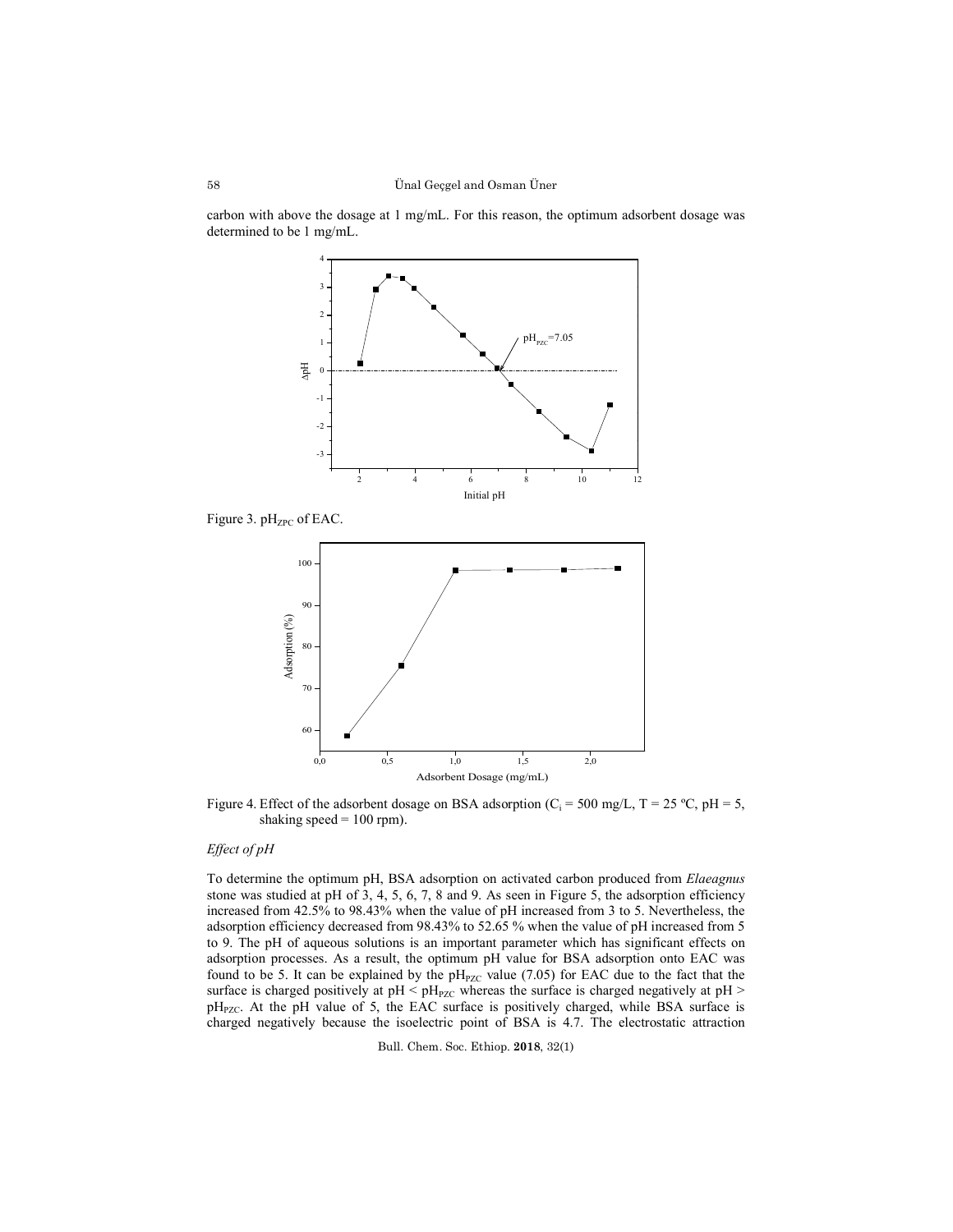between the negatively charged BSA molecules and the positively charged EAC surface caused to be the maximum adsorption value at pH of 5.



Figure 5. Effect of pH on BSA adsorption ( $C_i$  = 500 mg/L, EAC dosage = 1 mg/mL, T = 25 °C, shaking speed  $= 100$  rpm).

# *Effect of initial BSA concentration and contact time*

For different BSA concentrations (500-2000 mg/L), the change of adsorption on EAC with time is seen in Figure 6. As shown in Figure 6, the time for reaching the adsorption equilibrium is not identical for each initial BSA concentration. For instance, the time for reaching the equilibrium is 160 min for 500 mg/L BSA concentration, while the time for reaching the equilibrium is 275 min for 2000 mg/L BSA concentration. Moreover, the adsorption at first occurs very fast, and it becomes slower in later times. This case can be explained that the active centrals on EAC are more available for adsorption at the initial times, and it becomes vice versa in later times. Additionally, the adsorption efficiency is lower at higher protein concentration ( $C_i \ge 1200$  mg/L) due to the electrostatic repulsion between the protein molecules in solution and the protein molecules on EAC surface.



Figure 6. Effect of the initial BSA concentration and contact time (EAC dosage = 1 mg/mL,  $T =$ 25 °C, pH = 5, shaking speed = 100 rpm).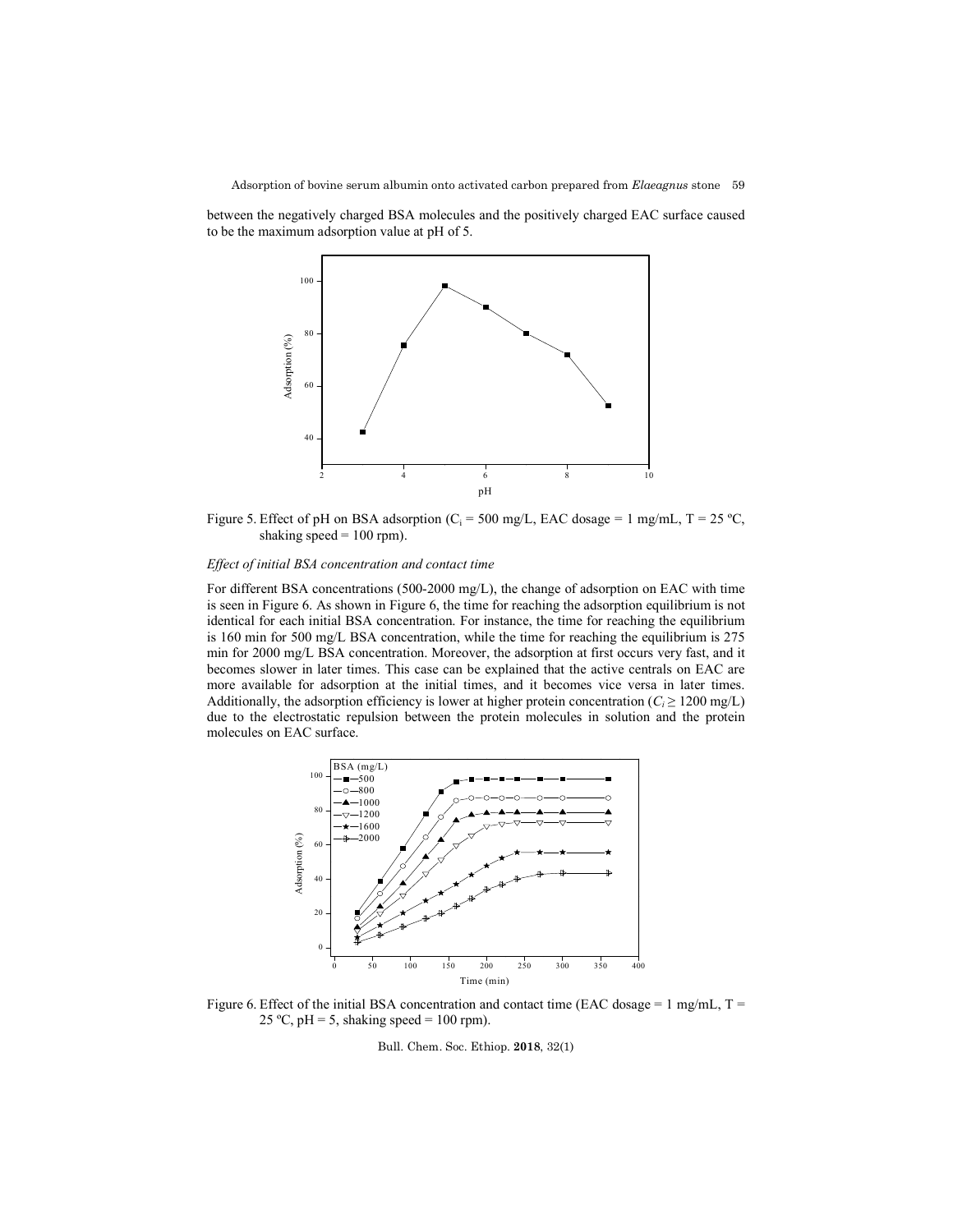### Ünal Geçgel and Osman Üner

#### *Effect of temperature*

For the characterization of adsorption mechanism and the obtainment of high adsorption efficiency, one of the most important parameters is temperature. Therefore, as shown in Figure 7, BSA adsorptions on EAC were conducted at 15, 25 and 35 ºC. The decrease at the values of adsorption was seen with the increase of temperature. Its reason can be explained by the increase of the kinetic energy of BSA molecules in solution along with the rise in temperature since the increasing kinetic energy caused the decrease of the interaction between EAC surface and protein molecules. Analogous trends have been presented by other researchers [37–38].



Figure 7. Effect of temperature (EAC dosage = 1 mg/mL,  $pH = 5$ , shaking speed = 100 rpm).

#### *Adsorption isotherms and kinetics*

Adsorption isotherms show the relations between the amounts of the molecules adsorbed by adsorbent and the amounts of remain molecules in solution when reaching the adsorption equilibrium. Langmuir [39] and Freundlich [40] models are the most used adsorption models in adsorption studies. The Langmuir isotherm is mainly convenient for monolayer adsorption onto a surface, while the Frendlich isotherm characteristically presumes heterogeneous adsorption onto a surface. Separation factor *RL* helps to determine the applicability of adsorption process, which is expressed by:

$$
R_L = \frac{1}{1 + K_L c_i} \tag{3}
$$

 $R_L > 1$  for unfavourable adsorption,  $0 \le R_L \le 1$  for favourable adsorption,  $R_L = 0$  for irreversible adsorption, and  $R_L = 1$  for linear adsorption. Moreover, adsorption onto surface is favourable if *1/n* value calculated by Freundlich model is between 0 and 1. The results from Freundlich and Langmuir isotherms drawn for BSA concentrations on EAC at different temperatures are presented in Table 3. When examining correlation constants  $(R^2)$  for each temperature value, it is seen that the data of adsorption were compatible with Langmuir isotherm. Especially at 15 and 25 °C, the adsorption capacities for EAC were found quite high. Furthermore, for all temperatures given in Table 3, the fact that the values of  $R<sub>L</sub>$  and  $1/n$  are between 0 and 1 presents favourable for BSA adsorption onto EAC.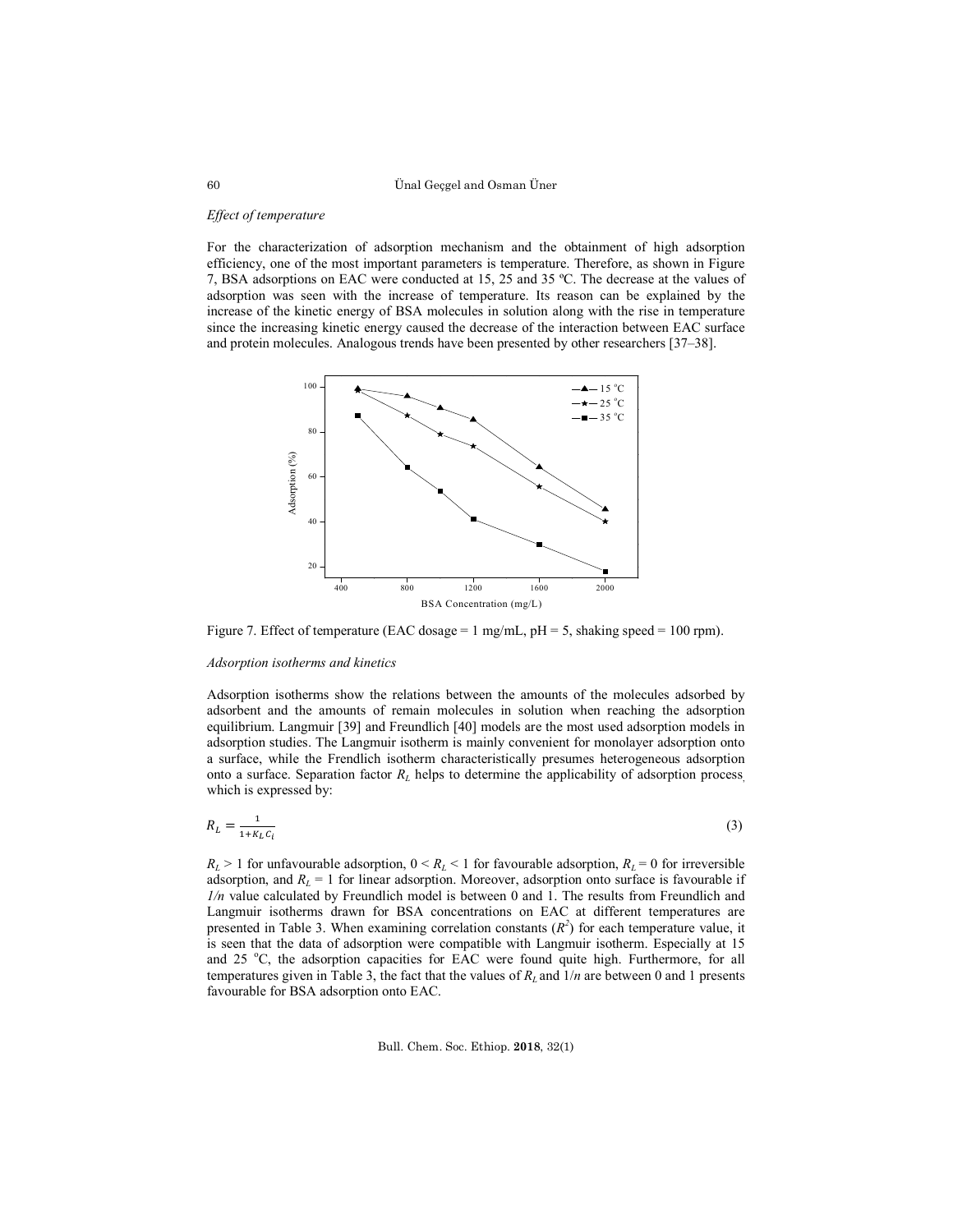Adsorption of bovine serum albumin onto activated carbon prepared from *Elaeagnus* stone 61

Table 3. Isotherm constants for the adsorption of BSA onto EAC

| Langmuir Constants            |                  |               |        |        | Freundlich constants |                 |        |
|-------------------------------|------------------|---------------|--------|--------|----------------------|-----------------|--------|
| emperature<br>$\rm ^{o}\rm C$ | $q_{max}$ (mg/g) | Kı.<br>(L/mg) | $R^2$  | $R_L$  | 1/n                  | $K_F$<br>(L/mg) | $R^2$  |
|                               | 925.9            | 0.1460        | 0.9950 | 0.0135 | 0.1196               | 476.5           | 0.7071 |
| 25                            | 826.4            | 0.4352        | 0.9943 | 0.0046 | 0.1147               | 408.8           | 0.8146 |
| 35                            | 369.0            | 0.0093        | 0.9588 | 0.1770 | 0.1105               | 388.9           | 0.8599 |

At various initial BSA concentrations, pseudo-first-order [41] and pseudo-second-order [42] kinetic models were used to analyze the adsorption process onto EAC. The equations concerning the kinetic models are given in Table 1. By performing the kinetic models, the data obtained experimentally at each BSA concentration are presented in Table 4. When evaluating the values of  $R^2$ , the adsorption process onto EAC was determined to be compatible with pseudo-first-order kinetic model for all BSA concentrations.

| Table 4. Kinetic parameters for the adsorption of BSA onto EAC |  |  |  |  |  |
|----------------------------------------------------------------|--|--|--|--|--|
|----------------------------------------------------------------|--|--|--|--|--|

|                 |           |                                 | Pseudo-first order |        | Pseudo-second order         |                 |        |  |
|-----------------|-----------|---------------------------------|--------------------|--------|-----------------------------|-----------------|--------|--|
| $C_o$<br>(mg/L) | $q_{exp}$ | k <sub>l</sub><br>$(\min^{-1})$ | $q_e$<br>(mg/g)    | $R^2$  | $min^{-1}$ )<br>$(g \, mg)$ | $q_e$<br>(mg/g) | $R^2$  |  |
| 500             | 492.2     | 0.2791                          | 495.2              | 0.9785 | 0.0120                      | 350.3           | 0.6271 |  |
| 800             | 698.8     | 0.2545                          | 705.2              | 0.9825 | 0.0060                      | 622.8           | 0.7421 |  |
| 1000            | 789.6     | 0.2363                          | 798.7              | 0.9645 | 0.0010                      | 753.5           | 0.7621 |  |
| 1200            | 883.9     | 0.2139                          | 889.3              | 0.9726 | 0.0008                      | 813.5           | 0.7156 |  |
| 1600            | 890.9     | 0.2062                          | 900.5              | 0.9865 | 0.0014                      | 824.3           | 0.6824 |  |
| 2000            | 803.2     | 0.2016                          | 814.7              | 0.9688 | 0.0097                      | 712.7           | 0.6745 |  |

# **CONCLUSIONS**

The activated carbon prepared from waste *Elaeagnus* stone using the chemical activation with ZnCl<sub>2</sub> has been obtained with a high surface area and proper surface properties for adsorption processes. Based on the experimental results, the adsorption yield decreased with the increase in both temperature and initial BSA concentration. The highest adsorption percentage was determined to be 99.16 at the temperature of 15 ºC, BSA concentration of 500 mg/L and the pH of 5. The adsorption isotherm and the adsorption kinetics for BSA onto EAC are consistent with Langmuir isotherm model and pseudo-first-order kinetic model, respectively. Given all results in this study, it could be concluded that EAC is a low-cost and efficient adsorbent for BSA adsorption.

#### **REFERENCES**

- 1. Valdes, H.; Sanchez-Polo, M.; Rivera-Utrilla, J.; Zaror, C.A. Effect of ozone treatment on surface properties of activated carbon. *Langmuir* **2002**, 18, 2111-2116.
- 2. He, J.X.; Li, S.B.; Shao, W.L.; Wang, D.Y.; Chen, M.Y.; Yin, W.Q.; Wang, W.; Gu, Y.Y.; Zhong, B.L. Activated carbon nanoparticles or methylene blue as tracer during video‐assisted thoracic surgery for lung cancer can help pathologist find the detected lymph nodes. *J. Surg. Oncol.* **2010**, 102, 676-682.
- 3. Gomes, H.T.; Miranda, S.M.; Sampaio, M.J.; Silva, A.M.T.; Faria, J.L. Activated carbons treated with sulfuric acid: Catalysts for catalytic wet peroxide oxidation. *Catal. Today* **2010**, 151, 153-158.
- 4. Walker, G.M.; Weatherley, L.R. Prediction of bisolute dye adsorption isotherms on activated carbon. *Process Safety Environ. Protect.* **2000**, 78, 219-223.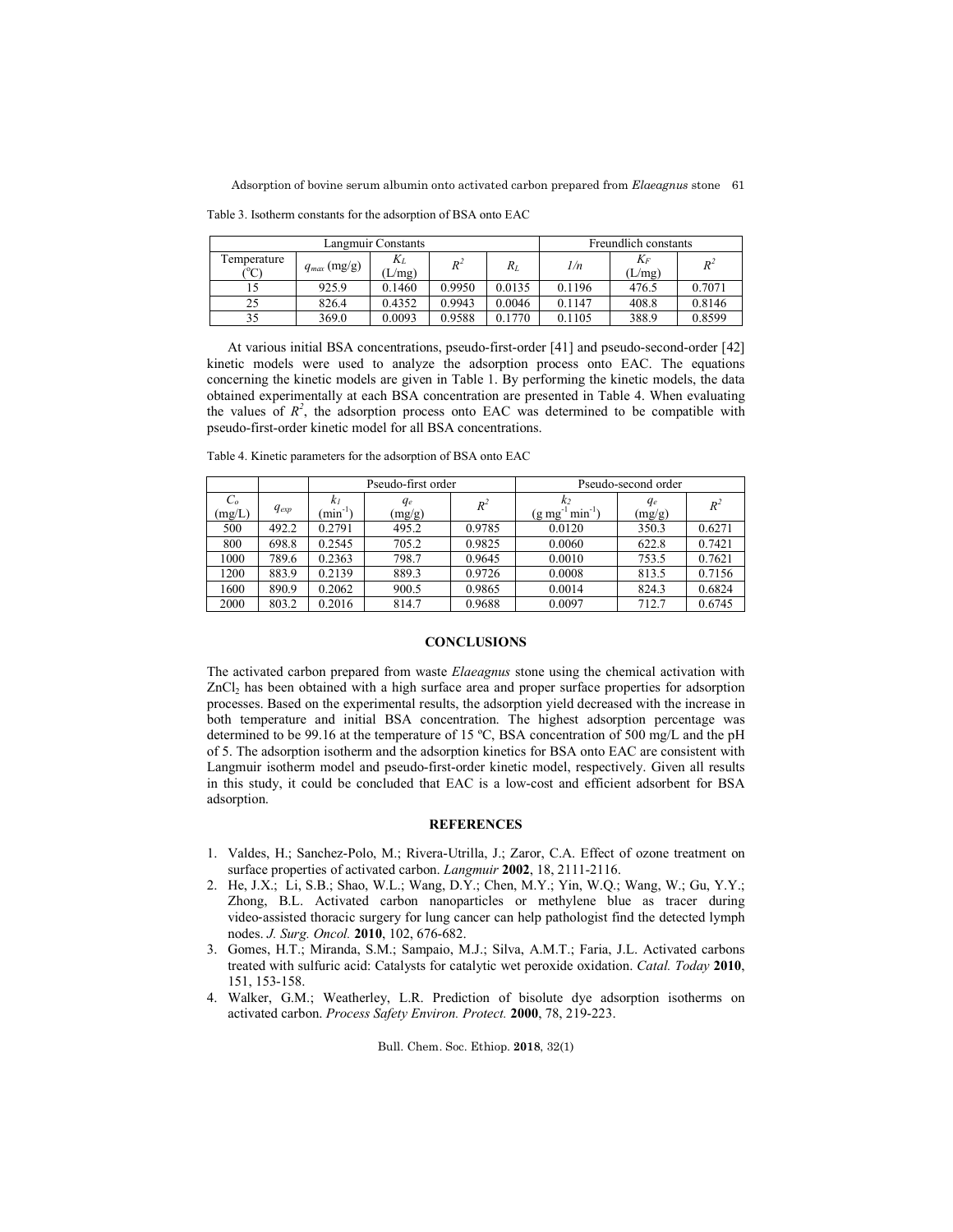#### Ünal Geçgel and Osman Üner

- 5. Nayak, A.; Bhushan, B.; Gupta, V.; Sharma, P. Chemically activated carbon from lignocellulosic wastes for heavy metal wastewater remediation: Effect of activation conditions. *J. Coll. Inter. Sci.* **2017**, 493, 228-240.
- 6. Jiang, Z.X.; Liu, Y.; Sun, X.P.; Tian, F.P.; Sun, F.X.; Liang, C.H.; You, W.S.; Han, C.R.; Li, C. Activated carbons chemically modified by concentrated  $H_2SO_4$  for the adsorption of the pollutants from wastewater and the dibenzothiophene from fuel oils. *Langmuir* **2003**, 19, 731-736.
- 7. Wang, S.B.; Zhu, Z.H.; Coomes, A.; Haghseresht, F.; Lu, G.Q. The physical and surface chemical characteristics of activated carbons and the adsorption of methylene blue from wastewater. *J. Colloid Inter. Sci.* **2005**, 284, 440-446.
- 8. Lillo-Rodenas, M.A.; Marco-Lozar, J.P.; Cazorla-Amoros, D.; Linares-Solano, A. Activated carbons prepared by pyrolysis of mixtures of carbon precursor/alkaline hydroxide. *J. Anal. Appl. Pyrol.* **2007**, 80, 166-174.
- 9. Mohanty, K.; Das, D.; Biswas, M.N. Adsorption of phenol from aqueous solutions using activated carbons prepared from Tectona grandis sawdust by ZnCl<sub>2</sub> activation. *Chem. Eng. J.* **2005**, 115, 121-131.
- 10. Sudaryanto, Y.; Hartono, S.B.; Irawaty, W.; Hindarso, H.; Ismadji, S. High surface area activated carbon prepared from cassava peel by chemical activation. *Bioresour. Technol.* **2006**, 97, 734-739.
- 11. Heibati, B.; Rodriguez-Couto, S.; Al-Ghouti, M.A.; Asif, M.; Tyagi, I.; Agarwal, S.; Gupta, V.K. Kinetics and thermodynamics of enhanced adsorption of the dye AR 18 using activated carbons prepared from walnut and poplar woods. *J. Mol. Liq.* **2015**, 208, 99-105.
- 12. Li, Q.; Zhai, J.; Zhang, W.; Wang, M.; Zhou, J.A study on adsorption of Pb(II), Cr(Ш) and Cu(II) from aqueous solution by peanut husk. *Bull. Chem. Soc. Ethiop.* **2008**, 22, 19-26.
- 13. Tesfaw, B.; Chekol, F.; Mehretie, S.; Admassie, S. Adsorption of Pb(II) ions from aqueous solution using lignin from *Hagenia abyssinica*. *Bull. Chem. Soc. Ethiop.* **2016**, 30, 473-484.
- 14. Zhu, X.; Lan, L.; Xiang, N.; Liu, W.; Zhao, Q.; Li, H. Thermodynamic studies on the adsorption of  $Cu^{2+}$ , Ni<sup>2+</sup> and  $Cd^{2+}$  on to amine-modified bentonite. *Bull. Chem. Soc. Ethiop.* **2016**, 30, 357-367.
- 15. Üner, O.; Geçgel, Ü.; Bayrak, Y. Adsorption of methylene blue by an efficient activated carbon prepared from *Citrullus lanatus* rind: Kinetic, isotherm, thermodynamic, and mechanism analysis. *Water Air Soil Pollut.* **2016**, 227: 247. DOI: 10.1007/s11270-016- 2949-1.
- 16. Geçgel, Ü.; Kocabıyık, B.; Üner, O. Adsorptive removal of methylene blue from aqueous solution by the activated carbon obtained from the fruit of Catalpa bignonioides. *Water Air Soil Pollut.* **2015**, 226: 238. DOI: 10.1007/s11270-015-2513-4.
- 17. Üner, O.; Geçgel, Ü.; Kolancilar, H.; Bayrak, Y. Adsorptive removal of rhodamine B with activated carbon obtained from okra wastes. *Chem. Eng. Commun.* **2017**, 204, 772-783.
- 18. Berrios, M.; Martin, M.A.; Martin, A. Treatment of pollutants in wastewater: adsorption of methylene blue onto olive-based activated carbon. *J. Ind. Eng. Chem.* **2012**, 18, 780-784.
- 19. Aygün, A.; Yenisoy-Karakaş, S.; Duman, I. Production of granular activated carbon from fruit stones and nutshells and evaluation of their physical, chemical and adsorption properties. *Micropor. Mesopor. Mat.* **2003**, 66, 189-195.
- 20. Geçgel, Ü.; Kolancılar, H. Adsorption of remazol brilliant blue R on activated carbon prepared from a pine cone. *Nat. Product. Res.* **2012**, 26, 659-664.
- 21. Kannan, N.; Sundaram, M.M. Kinetics and mechanism of removal of methylene blue by adsorption on various carbons—A comparative study. *Dyes Pigm.* **2001**, 51, 25-40.
- 22. Geçgel, Ü.; Özcan, G.; Gürpınar, G.Ç. Removal of methylene blue from aqueous solution by activated carbon prepared from pea shells (*Pisum sativum*). *J. Chem.* **2013**, 2013, Article ID 614083, DOI: 10.1155/**2013**/614083.

62